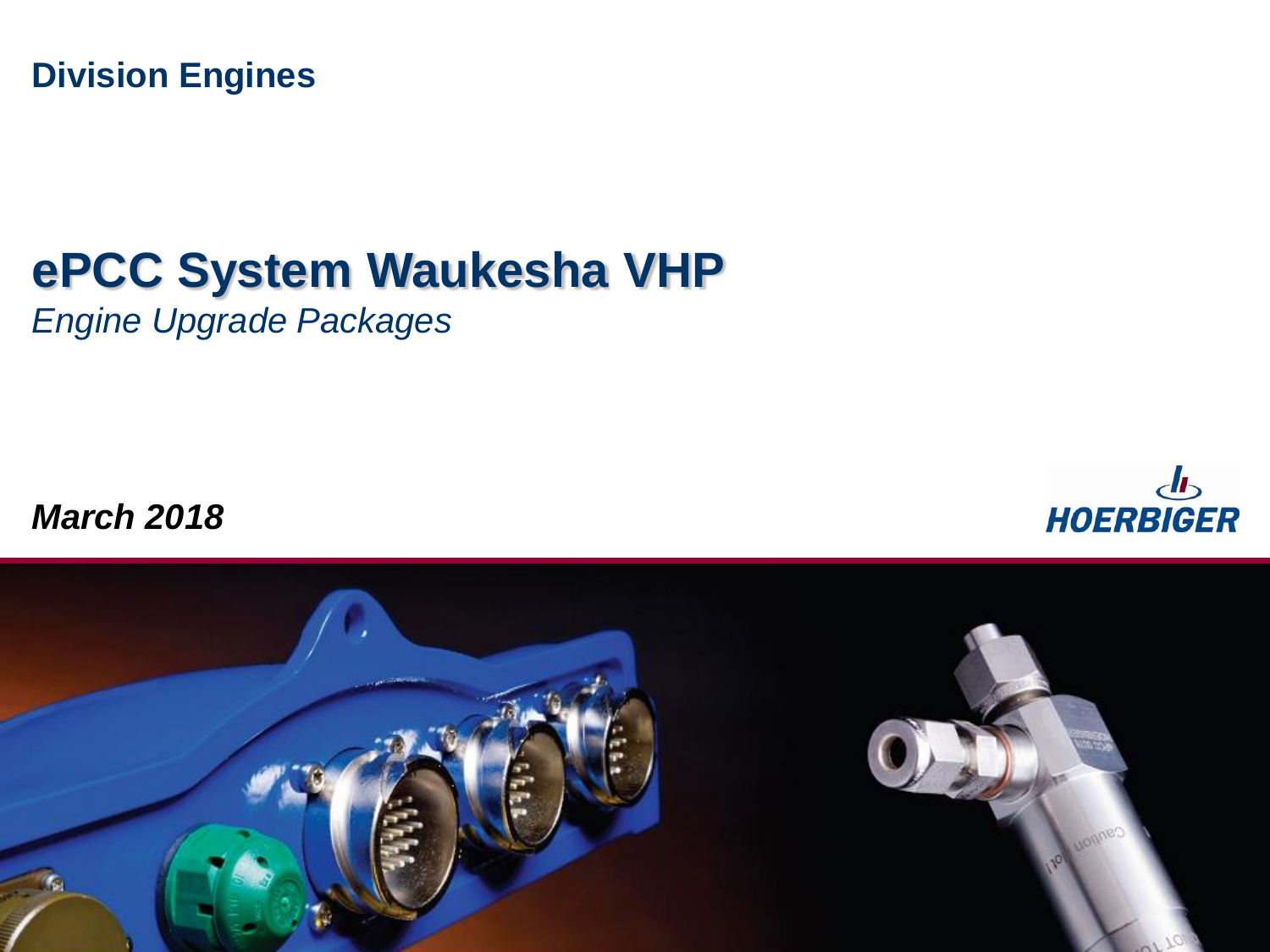# **Lean Burn Combustion**

#### **The Challenge**

 A leaner mixture is more difficult to ignite and has typically a slower flame propagation

#### **The Obvious Idea**

**Improved ignition (key issue)** 

#### **The solution**

- Pre Combustion Chamber
	- Order of magnitude higher ignition energy
	- **BUT**, it requires precise air/fuel ratio control to ensure stable main chamber combustion

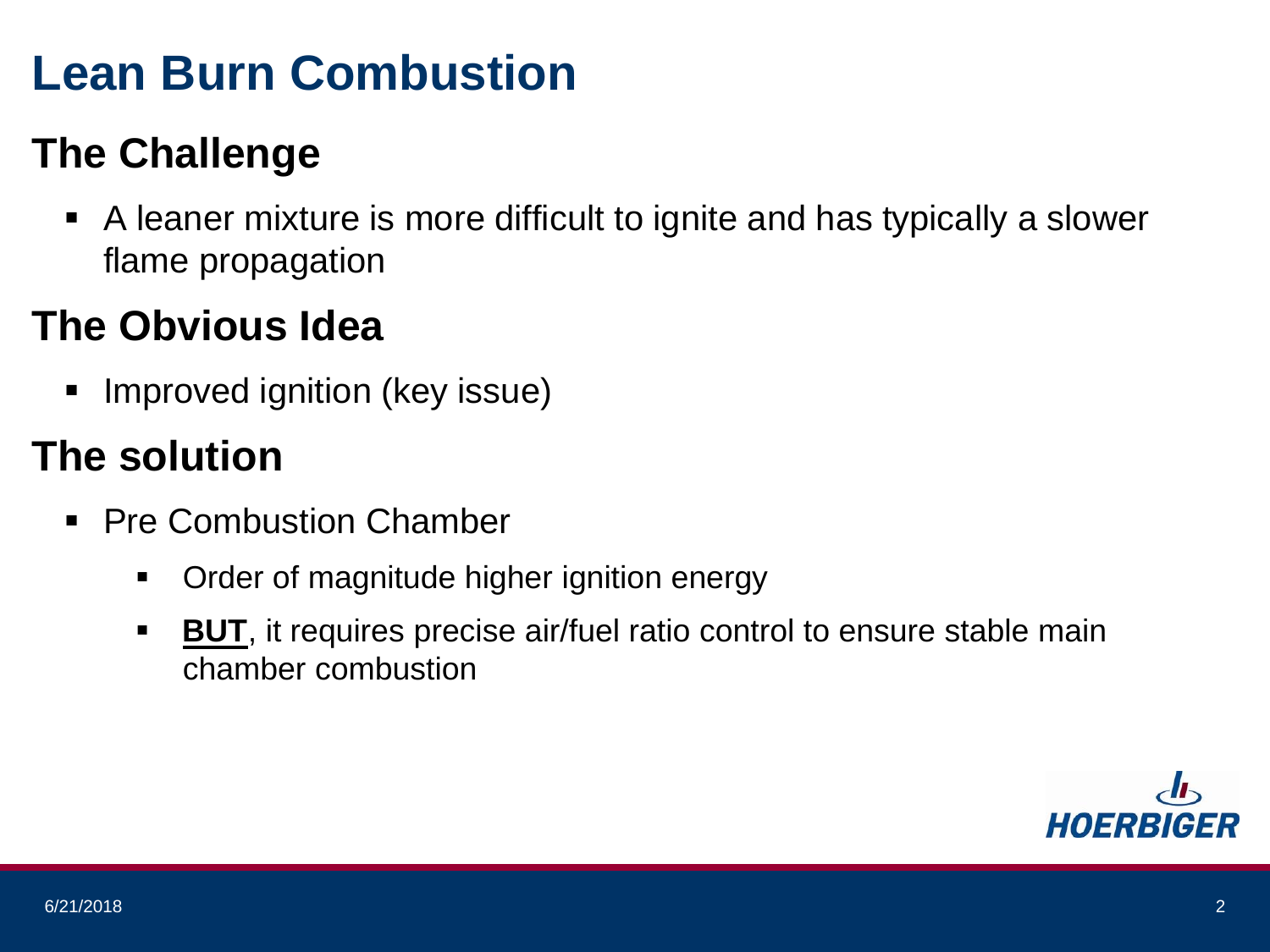# **PCC Ignition**

## **PCC – Pre Combustion Chamber**

- Small cavity providing an easy to ignite environment (stoichiometric)
- Order of magnitude higher ignition energy compared to open chamber ignition Closed Open

#### **State of the Art**

- Check valves
- **Problems:** 
	- **Inconsistent fueling**
	- **Figuently clogged / quit working**
	- **•** Varying Air/Fuel ratio
	- Too rich Air/Fuel ratio during startup
	- **Fuel slip**



Coolant



Coolant

**SIP** 

Nozzle Gasket

Nozzle

Main Combustion Chamber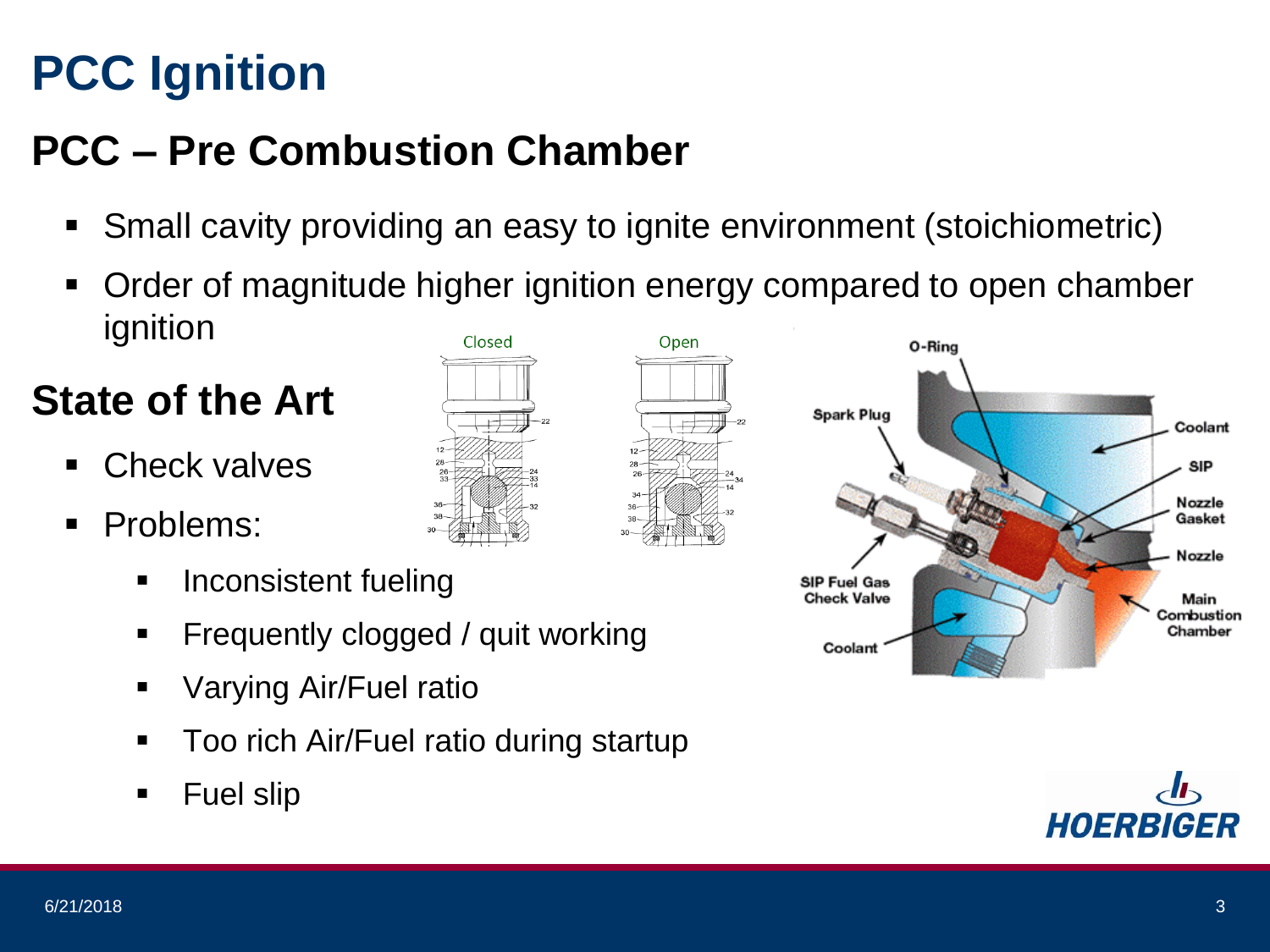# **Combustion Stability at Lean Mixtures**

#### **Ignition (Pre Chamber)**

■ Evaluation of PCC performance – MCC pressure and PCC ion sense

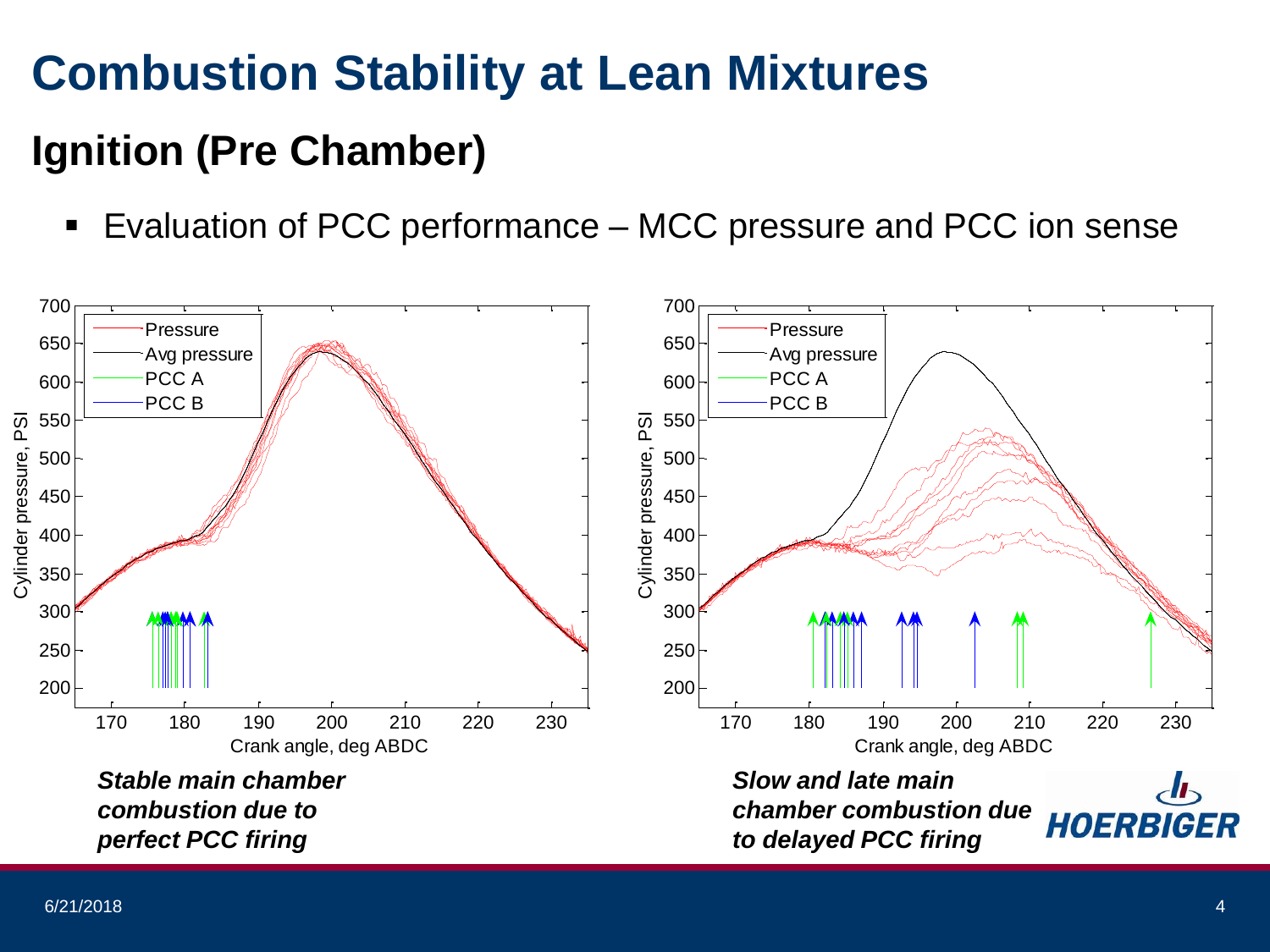# **Combustion Stability with ePCC**

#### **Electronic Valve** 6 4Stable combustion Slow burning  $\begin{array}{c} \text{common cycles} \ \text{and} \ \text{p} \end{array}$ 5.5 PCC not firing PCC late Percentage of poor 3 Percentage of poor combustion cycles combustion cycles 5 Sum of both Peak pressure Poor combustion due 4.5 *ePCC tested at*  PP  $2<sup>1</sup>$ to late or missing *even leaner*  4 *combustion* ignition of one or both pre chambers (Check 3.5 1 valve) 3  $2.5\frac{L}{0}$ 0<sup>-</sup> Check valve **by Check valve** ePCC 0 5 10 15 20 25 30 Peak pressure location

**Check Valve Performance Check Valve vs.** 

 $\Rightarrow$  The real solution is a pre combustion chamber with electronic fuel injection

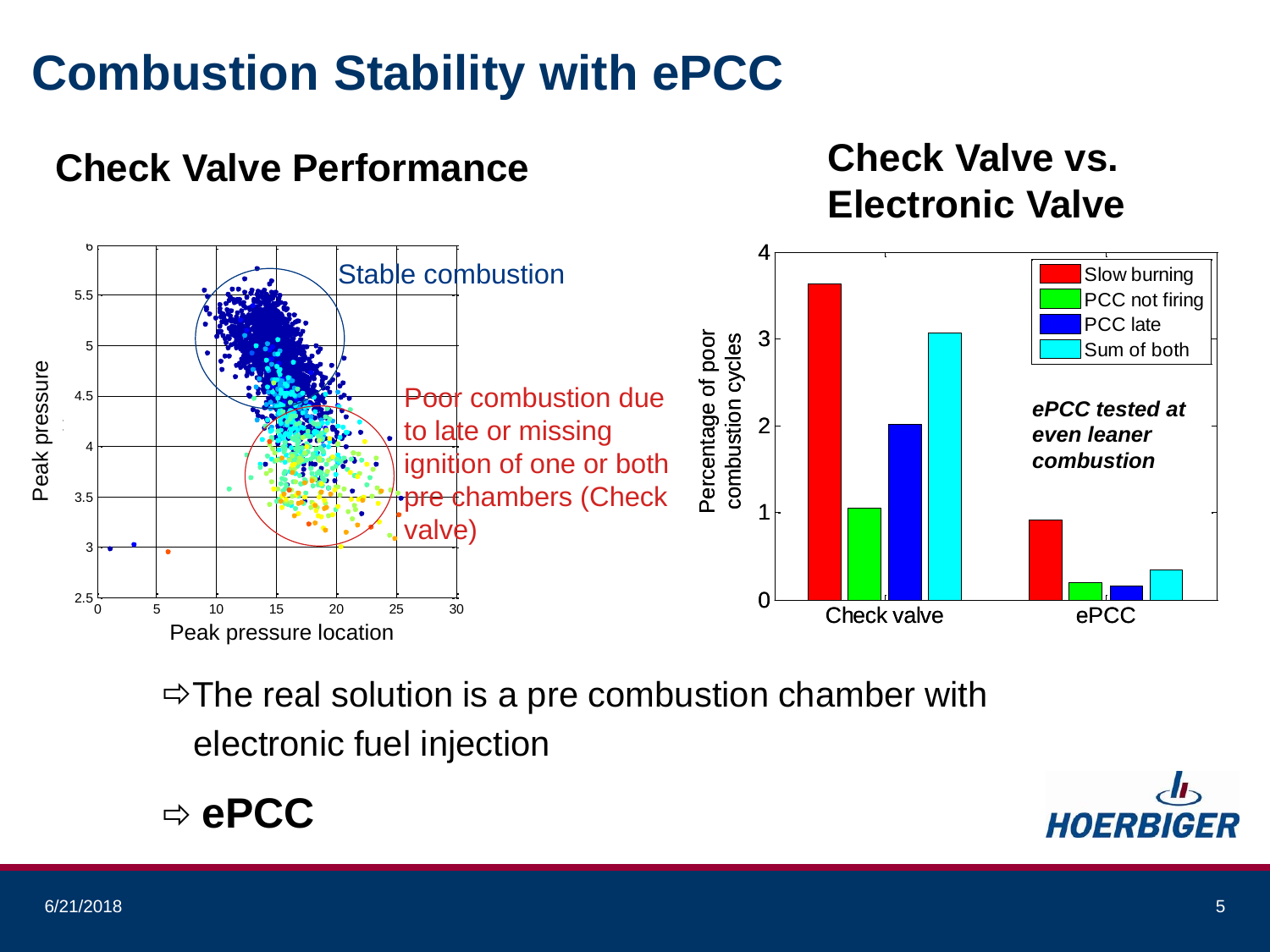# **Implementation on High-Speed Engines**

#### **Results Waukesha 7042GL**

- Bulk engine PCC fueling optimization (same pulse width for all cylinders, individual adjustment possible)
- **IMPROVEMENTS with EPCC could be demonstrated compared to new and** optimal adjusted check valve fueling

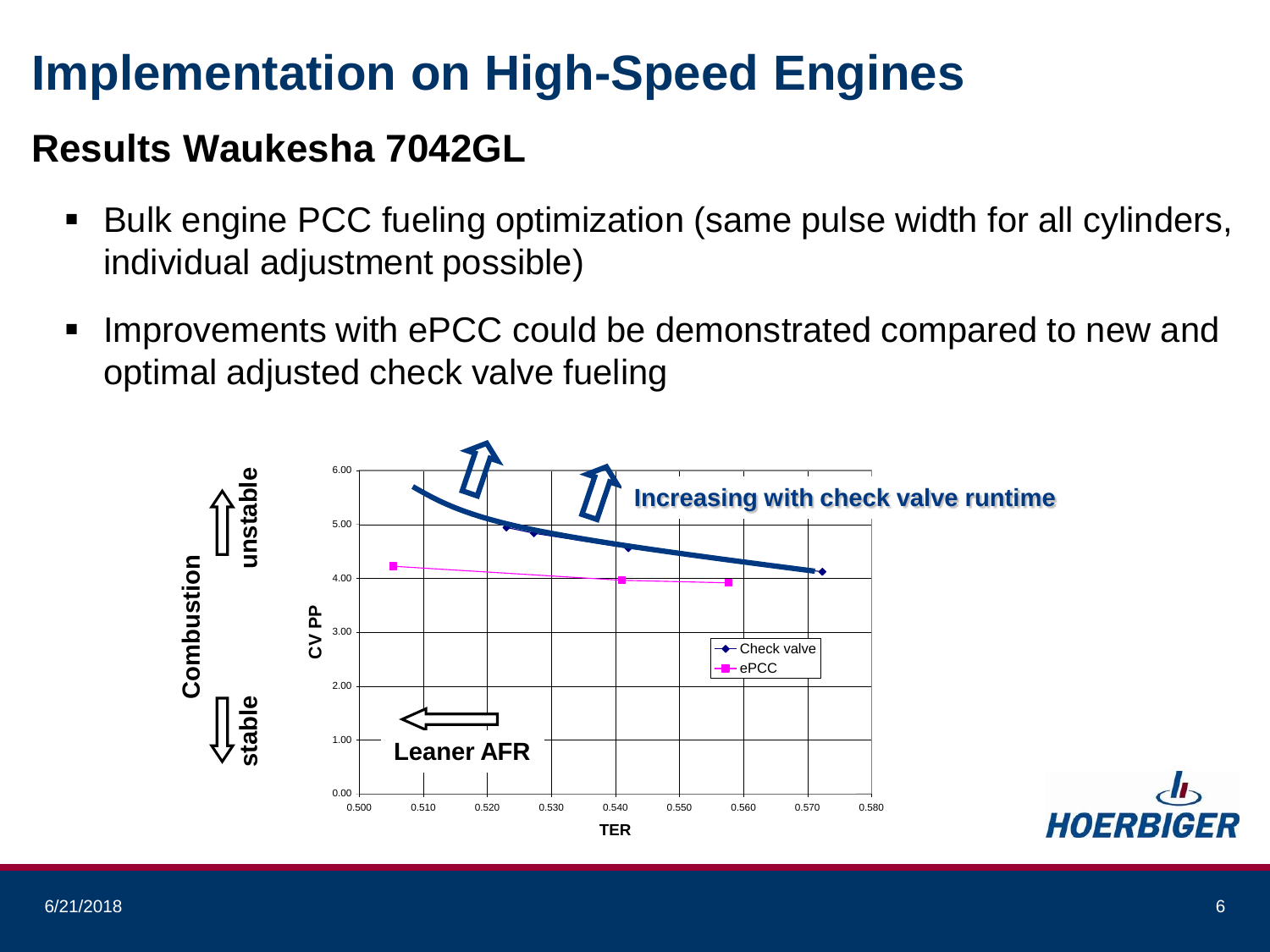# **ePCC Waukesha 7042GL Package**

#### **Field and Lab Test Results**

- Improved combustion stability at rated operating conditions as well as reduced hydrocarbons emission and slightly improved fuel consumption
- Achieved stable combustion down to  $0.5$ g/bHp-hr NO<sub>x</sub>







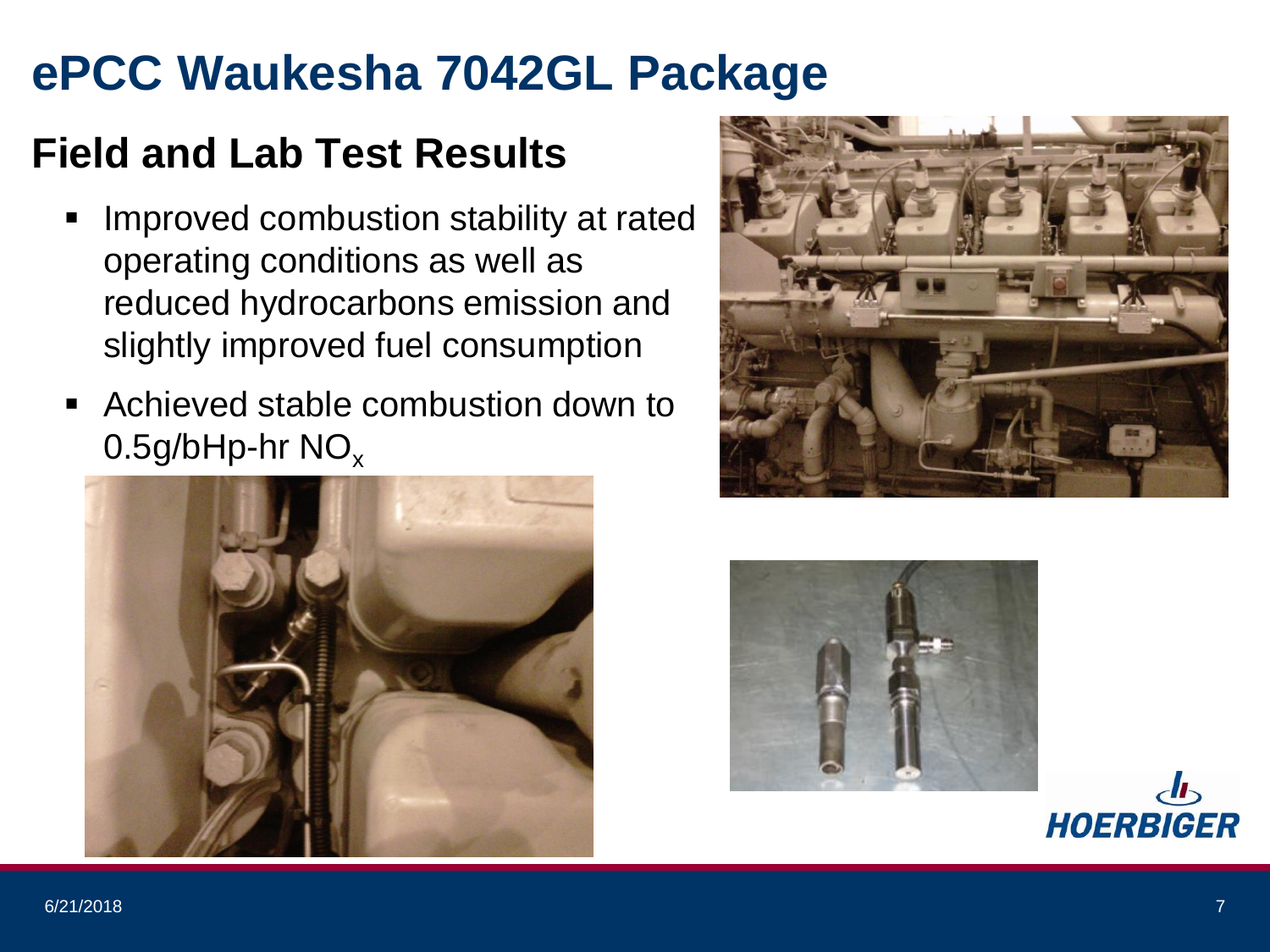# **ePCC Waukesha 7042GL Package**

#### **Field Installation**







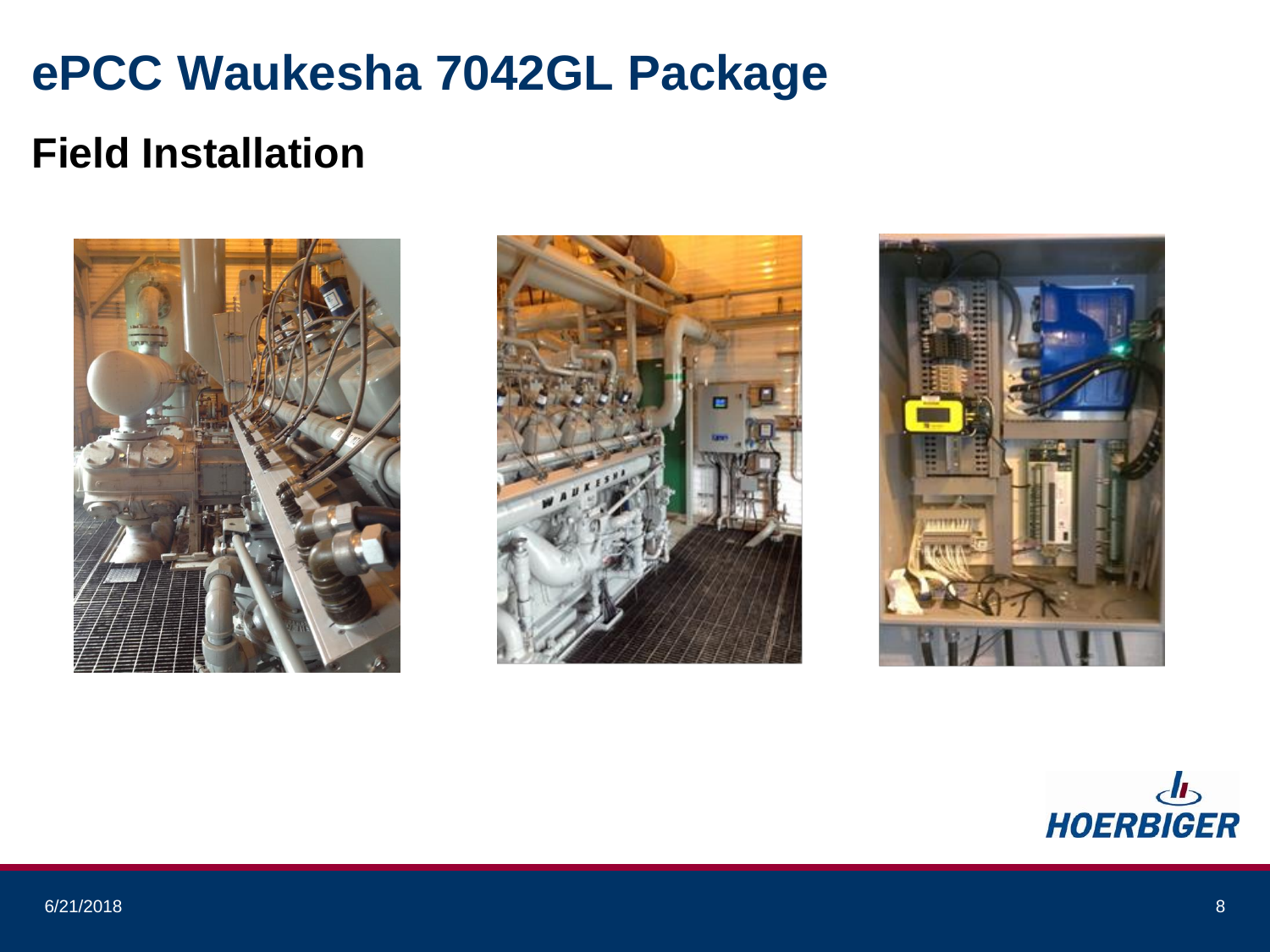# **ePCC Installation Experience**

### **Slow Speed Engines**

- 100+ engines are running successfully in the field
- Very positive customer feedback due to outstanding performance
- First installation in operation for more than 10 years

#### **High Speed Gas Engines**

- 20+ installations on Superior 825 and Waukesha VHP engines
- Combustion performance improvements are identical to large bore engine results
- First installation in operation since Nov 2011

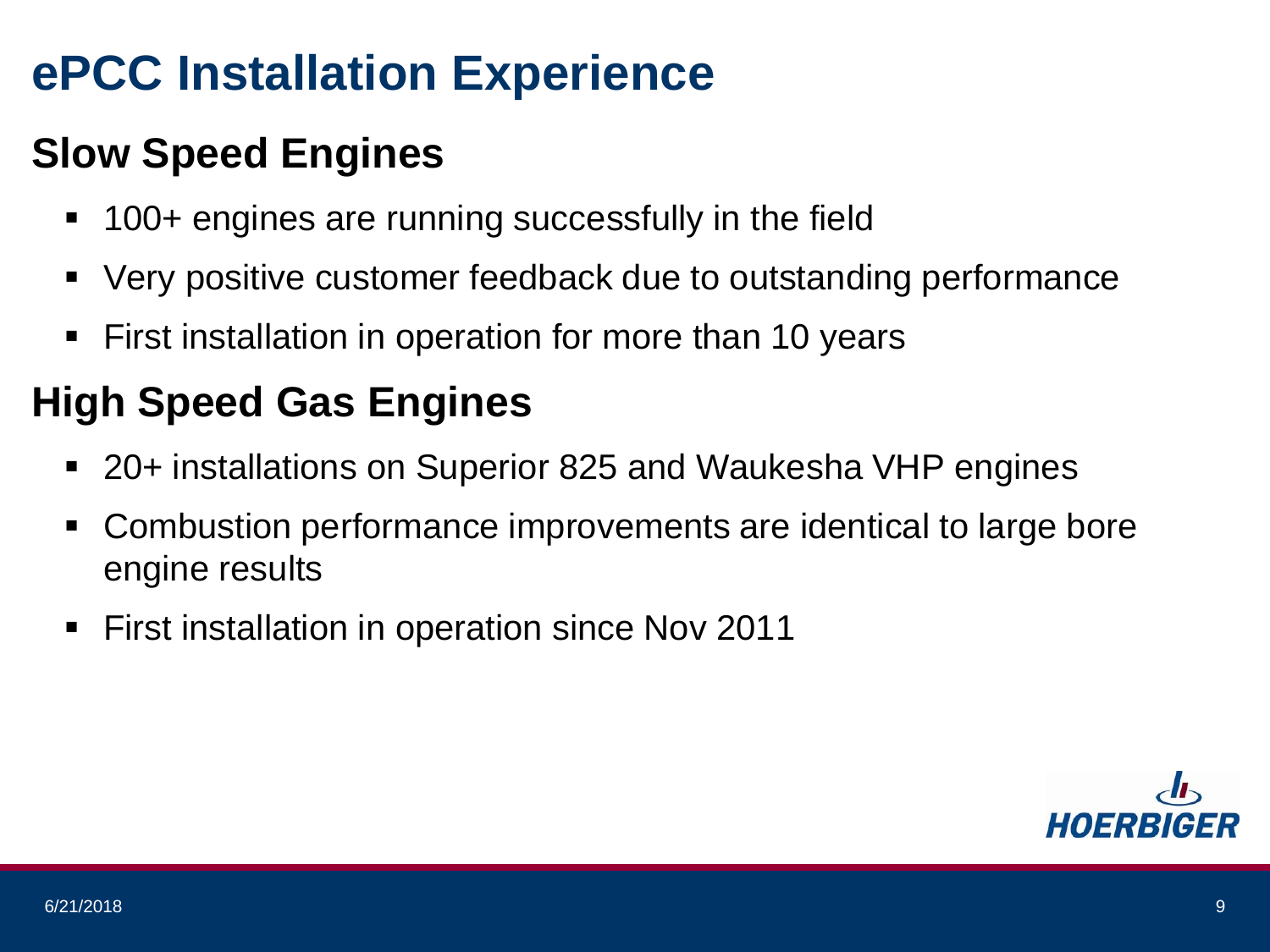# **ePCC Highspeed Package – Summary**

#### **The Need**

- Most lean burn engines require pre combustion chambers for igniting the lean mixture. The fueling is controlled via check valves, which perform poorly:
	- **Figuently clogged / quit working**
	- **If** Inconsistent fueling; varying Air/Fuel ratio
	- Too rich Air/Fuel ratio during startup; fuel slip
	- **Root cause #1 for combustion issues**

#### **The Solution**

- Electronically controlled pre chamber fuel valve ePCC
	- No maintenance issues
	- **Precise and consistent fueling (each cycle)**
	- **Stable combustion even at very lean mixtures**
	- Improved startup, smooth and efficient idling
	- **Small Fuel Saving's**